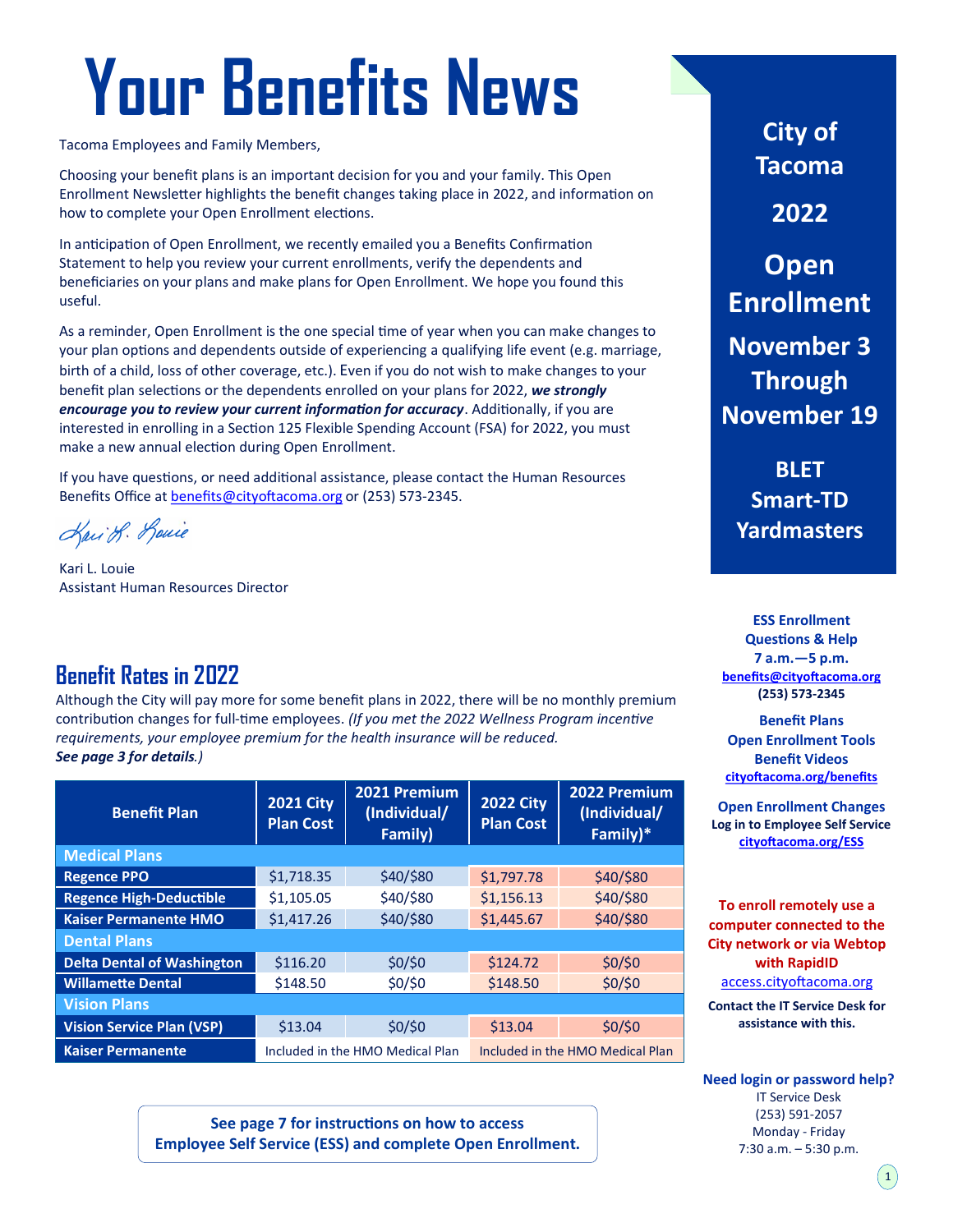# **Benefit Changes for 2022**

### **Medical Plan Changes**

You can visit the Benefits webpage under **[Plan Information](https://www.cityoftacoma.org/cms/One.aspx?portalId=169&pageId=36112)** to review the summaries for Regence BlueShield (PPO and High-Deductible Health Plans) and Kaiser Permanente (HMO Health Plan). New 2022 plan booklets will be available in the first quarter of 2022.

### **New Medical ID Cards in 2022**

In compliance with the implementation of federal transparency requirements under the Consolidated Appropriations Act (CAA), beginning January 1, 2022, insurance carriers must disclose, in clear writing, cost-sharing requirements which include plan-specific deductibles and out-of-pocket maximums on insurance identification cards. This information must provide a phone number and website where an individual can inquire about network status. Due to this change, both carriers (Regence BlueShield and Kaiser Permanente) will be making changes to their plan ID cards **at the beginning of next year**. Your previously issued ID card will work until you receive your new card. Please begin using your new ID cards once you receive them and destroy any previously issued cards.

**Regence BlueShield** will be issuing new member level ID cards for each subscriber and each covered dependent enrolled under the plan. All members who are registered for the Regence secured website can request a copy of their ID card be mailed to them or access a digital version from their computer or their mobile device through the Regence App.

Computer Access:

- Login to the Regence BlueShield Secure website at [regence.com](http://www.regence.com)
- From the home page, click on My Account and select Print or order Member ID cards

**Kaiser Permanente** will only be issuing ID cards to new members enrolled on their plan next year. All members who are registered for Kaiser Permanente's secured website can request a copy of their ID card to be mailed to them or access a digital version of their ID card from their computer or their mobile device through the Kaiser Permanente Washington App.

Computer Access:

- Log in to the Kaiser Permanente Secured website at [kp.org/wa](http://www.kp.org/wa)
- From your secured home page, click on View Benefits
- The member's digital ID card comes into view

### **Who Can I Cover on my Benefits?**

- Spouse: Your current legal spouse.
- **Domestic Partner:** Your grandfathered domestic partner who met the requirements of the City of Tacoma Affidavit of Domestic Partnership and was registered and on file with the City of Tacoma as of December 31, 2016, OR, after January 1, 2017, is registered with the State of Washington under chapter 26.60.030 RCW.
- **Child under age 26:** Your children up to age 26 may include: a natural child, adopted child, or a child legally placed with you for adoption, including a child for whom you have assumed a total or partial legal obligation for support in anticipation of adoption, a stepchild or domestic partner's child, or a child for whom you have legal guardianship or court-ordered custody.



- Child age 26 and over: Your, your spouse's; or your domestic partner's otherwise eligible child who is age 26 or over and incapable of self-support because of physical, mental, or developmental disability that prevents the child from establishing or maintaining consistent employment or independence that began before their 26th birthday, if you complete and submit the affidavit of dependent eligibility form, with written evidence of the child's incapacity, within 31 days of the later of the child's 26th birthday or your effective date and either:
	- They are a dependent immediately before their 26th birthday; or
	- Their 26th birthday preceded your effective date and he or she has been continuously covered as your dependent on group, individual, or other insurance plan (including public programs) coverage since that birthday.
	- − Newly hired employees wishing to enroll an eligible dependent must also be able to demonstrate that the dependent child has been covered on a group, individual, or other insurance plan (including public programs) immediately prior to enrollment on this plan.

*Note: You are required to contact the Benefits Office immediately to report any dependents on your plans that no longer meet the above definitions.*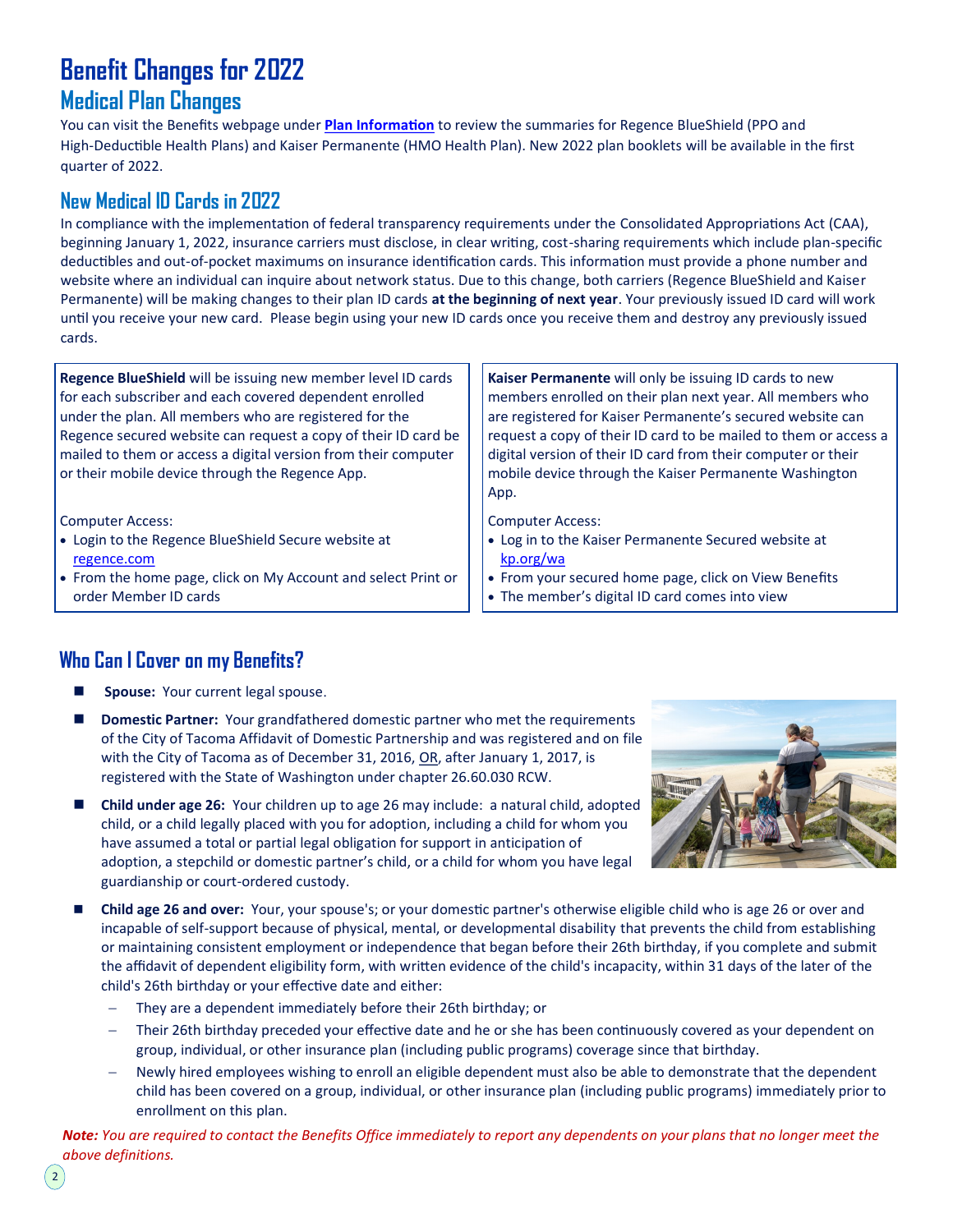### **Tacoma Employee Wellness Program**

### **The 2022 Wellness Incentive Period has Ended**

**The 2022 incentive period ran from October 1, 2020 through September 30, 2021.** 



A letter was mailed to your home in late October indicating if you earned the incentive or next year. If you successfully met the requirements, the chart below explains the incentives you will be eligible for based on the health plan you select for 2022. Employees who did not qualify for the incentive, but feel they should have, can submit an appeal Form to [wellness@cityoftacoma.org](mailto:wellness@cityoftacoma.org) by December 15, 2021.

**Incentive** 

**Wellness Credit:** \$20 per month credit toward the premium contribution for medical insurance coverage under the Regence BlueShield or Kaiser Permanente traditional plan **OR**

\$40 per month credit toward the premium contribution for coverage under the Regence BlueShield High-Deductible Health Plan (HDHP) with a Health Savings Account (HSA).

**to HSA Accounts:** Employees who elect the HDHP with HSA plan option will **additionally** receive contributions an HSA from the City, which will be prorated per pay period throughout the plan year.

|                        | <b>City Contributions With Wellness</b> | <b>City Contributions Without Wellness</b> |
|------------------------|-----------------------------------------|--------------------------------------------|
| Employee Coverage      | \$1,250/year                            | \$500/year                                 |
| <b>Family Coverage</b> | \$2,500/year                            | $$1,000$ /year                             |

### **Virgin Pulse (VP) Wellbeing Experience**

### **The 2023 incentive period is October 1, 2021 through September 30, 2022**

The VP platform offers fun challenges, helpful content, engaging social options, and tools to encourage us to make wellbeing a priority. Most importantly, it allows you to get credit for all of the healthy activities that you already practice! Don't forget that you can invite family and friends to join along with you. The VP platform goes beyond physical wellness by helping us make healthy, long-lasting behavior changes for more energy, focus, and drive.

**Get started today by signing up at** <join.virginpulse.com/cityoftacoma.> The monthly Wellness incentive/credit will be tied to your participation in the VP Wellbeing Platform and there are an abundance of ways for you to earn points! Visit <wellness.cityoftacoma.org> to view tutorials on the new platform.

**Download the Virgin Pulse app today** Go to the Apple App store or Google Play store to download the app so that all of the VP tools are in one easily accessible place - your smartphone or tablet.

**Save time and effort by syncing a device/app** Would you like to spend less time entering activities? Then consider syncing a device or app! This way you will automatically earn points for the healthy, everyday habits that you are already practicing.

What's New? In addition to the many activities available for you to earn points, you can now get credit for recognizing one another (via shout outs) and completing preventive care activities, such as eye exams, dental check-ups, flu shots, mammograms, prostate exams, colon screenings, annual health physical, and the COVID vaccine.

**Questions?** Please visit<member.virginpulse.com> or <wellness.cityoftacoma.org> to learn more about the 2023 incentive requirements, sync options, appeals process and other program components.

### **Health Savings Account Contribution Limits**

The Internal Revenue Service (IRS) has increased the Health Savings Account (HSA) annual limits for 2022**.** This means you are able to put more money into your account on a pre-tax basis. The High-Deductible Health Plan (HDHP) with an HSA is very different from the traditional medical plans the City offers, and may not be the right fit for everyone:

| <b>Coverage</b>      | 2021    | 2022    |
|----------------------|---------|---------|
| <b>Single</b>        | \$3,600 | \$3,650 |
| Family               | \$7,200 | \$7,300 |
| Catch-Up (Age 55-65) | \$1,000 | \$1,000 |

- Due to IRS requirements, you may not qualify to sign up for an HSA
- The IRS may not allow you to use your HSA account to pay for qualified health expenses for some of your dependents (e.g. domestic partners and adult children) unless they are claimed on your tax return and meet requirements of Internal Revenue Code (IRC) Section 152.

If you are considering enrolling in this plan for next year, we recommend you visit the Benefits webpage to review the benefit videos on this plan, and the Frequently Asked Questions (FAQ) for the HDHP/HSA. You can also speak to our Plan Administrator, HealthEquity, 24/7, 365 days a year with your questions toll-free at (866) 346-5800 or [healthequity.com/HSAlearn.](healthequity.com/HSAlearn)

(**Note:** See the Wellness article above on the City's contributions to an HSA for employees with this health plan option.)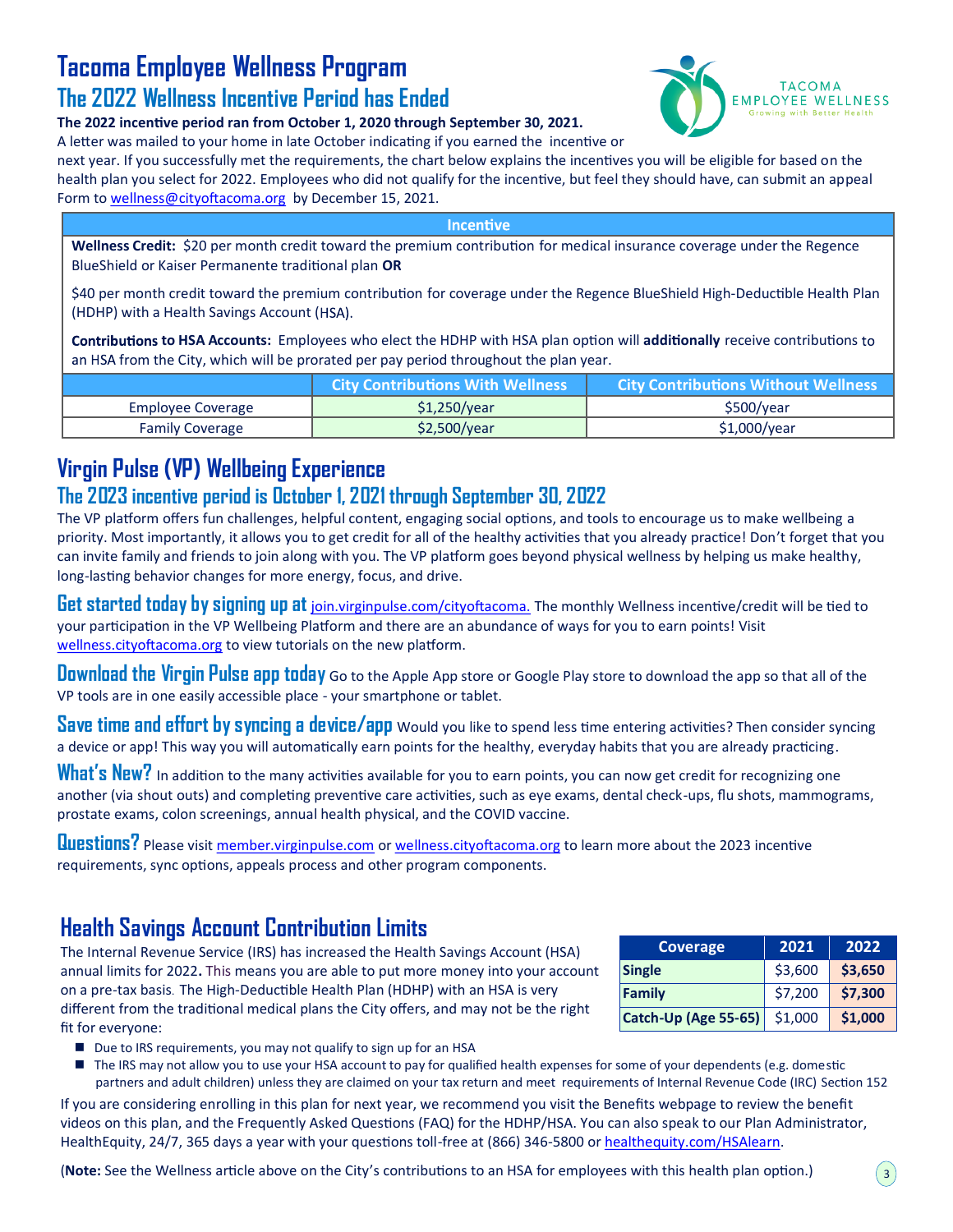### **Flexible Spending Account (FSA)**

#### **Annual Contribution Limits**

The Health and Dependent Care FSA annual plan limits will remain the same for 2022, pending notification of any changes from the Internal Revenue Service (IRS). Should such changes occur, participants will be notified at that time.

| <b>Plan Type</b>          | <b>2021 Annual Contribution Limits</b> |
|---------------------------|----------------------------------------|
| <b>Health care FSA</b>    | \$2.750                                |
| <b>Dependent Care FSA</b> | \$5,000                                |

**DON'T FORGET: If you want to be enrolled in either FSA plan option for 2022, you MUST enroll each year during Open Enrollment. The IRS requires you to elect these plans annually.**

### **Temporary COVID-19 Relief for the Flexible Spending Account (FSA) Benefit - Continued in 2022**

In December 2020, the Consolidated Appropriations Act, 2021 (CAA) COVID-relief bill was signed into law. This legislation includes several temporary special rules for Health and Dependent Care Flexible Spending Accounts (FSAs) to allow for flexibility



with mid-year elections and alleviate the impact of the use-itor-lose-it provisions. Under this guidance, the City of Tacoma may adopt some, all, or none of these special provisions. After careful consideration, the City extended the following temporary plan changes for **2021 and 2022:**

1. Allow employees to **make prospective mid-year elections and election changes** related to Health Care FSAs and Dependent Care FSAs during the calendar year 2021 without a qualifying life event; and

2. **Extend Health Care FSA Grace Periods** to December 31, 2021 (previously, 2020 Health FSA elections could be spent through March 15, 2021 with claims incurred in 2021) and December 31, 2022 (previously, 2021 Health FSA elections could be spent through March 15, 2022 with claims incurred in 2022); and

3. **Add Dependent Care FSA Grace Periods** to December 31, 2021 (previously, 2020 Dependent Care FSA elections did not have a Grace Period and elections had to be spent by December 31, 2020); and December 31, 2022 (previously, 2021 Dependent Care FSA elections did not have a Grace Period and elections had to be spent by December 31, 2021).

Note: Items #2 and #3 will be automatically implemented for the City of Tacoma Flexible Spending Plan. If an employee had funds left over from their Health or Dependent Care FSA in 2020, any claims submitted in 2021 will be applied to those 2020 funds first to avoid forfeiture. If an employee has any funds left over from their Health or Dependent Care FSA for 2021, any claims submitted in 2022 will be applied to those 2021 funds first to avoid forfeiture.

 $\left( 4 \right)$ 

#### **Employees may make the following Health Care FSA & Dependent Care FSA election changes in 2021:**

- Stop the election(s) so that no further salary contributions will be required for the remainder of the year
- Make a new FSA election if none was made during the open enrollment period or without a qualifying life event
- Increase the FSA election amount
- Reduce the FSA election amount

Note: Annual Election changes will be effective the next payroll cycle following the election approval and remain in effect through the end of that calendar year. The revised Annual Election amount is available for reimbursement during the entire 2021 Plan Year, but the change in election for payroll deduction purposes is prospective. Current HSA participants are not eligible to participate in the Health Care FSA but may participate in the Dependent Care FSA.

The legislation does not include FSA account balance refunds. Employers are permitted to limit mid-year changes to amounts no less than amounts already reimbursed. However, FSA elections may be stopped so that no additional salary contributions are required to maintain the FSA account.

#### **Employees should be aware of Dependent Care FSA Grace Period impact:**

Dependent Care FSA Grace Period: The addition of a Grace Period to the Dependent Care FSA allows any 2020 funds remaining on December 31, 2020 to be available to incur expenses during the period January 1, 2021 – December 31, 2021 and any 2021 funds remaining on December 31, 2021 to be available to incur expenses during the period January 1, 2022 – December 31, 2022.

**IMPORTANT:** *Dependent Care FSA Grace Period Amounts Count Toward the \$5,000 Annual Contribution Maximum.*  Dependent Care FSA Grace Period amounts carried forward from 2020 to 2021 and from 2021 to 2022 count toward the employee's maximum dependent care exclusion for the tax year that the amount is carried into. If you had dependent care expenses unused from 2020 and elected the maximum annual contribution for 2021, you may want to consider revising your 2021 election to avoid a tax implication.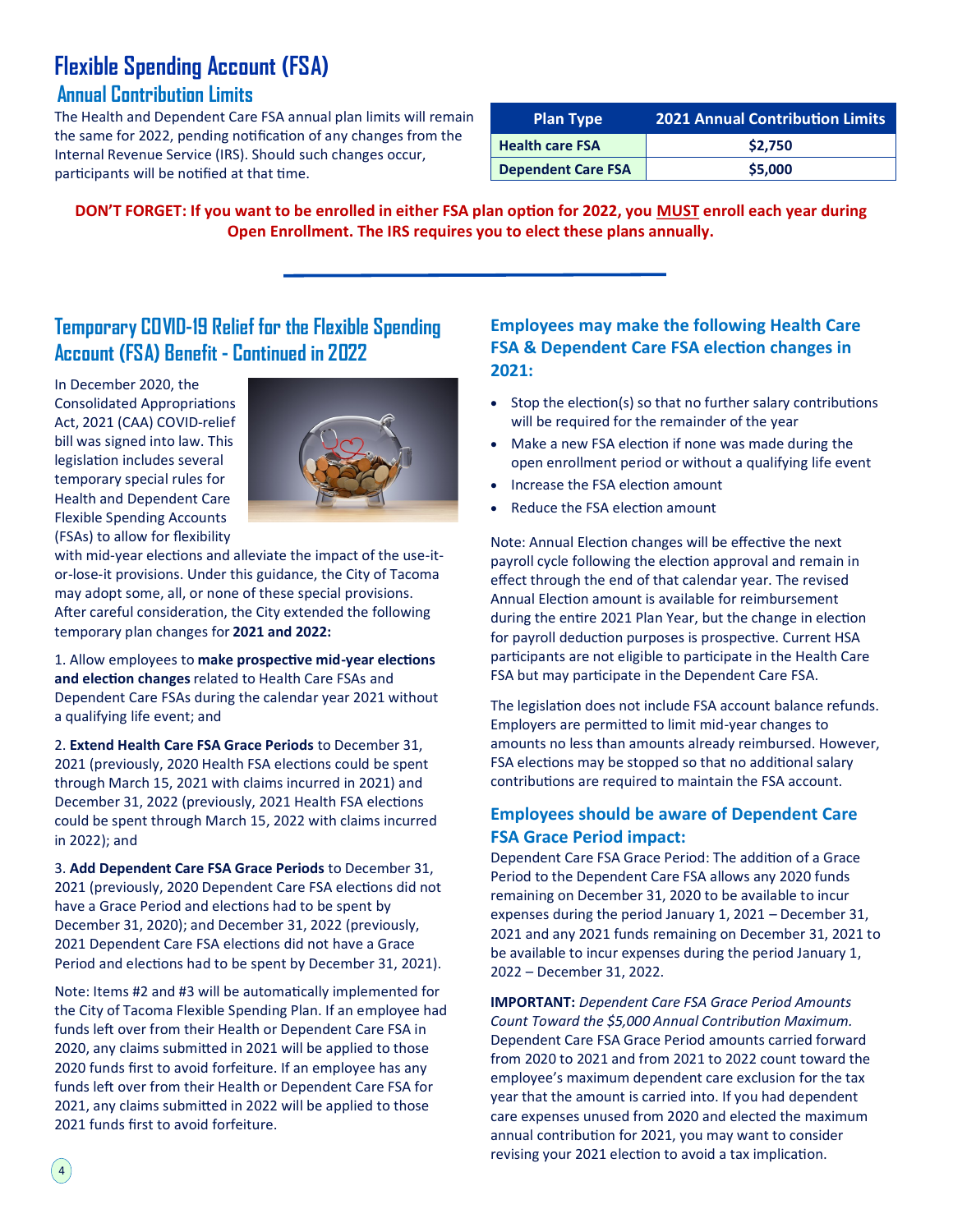### **Personal Time Off (PTO)**

### **Open Enrollment for Converting to PTO**

Non-represented City employees currently accruing vacation and sick leave, and employees represented by a union agreement that includes a PTO conversion option, are invited to make a choice between keeping their current Vacation and Sick Leave plans or converting to the City's PTO plan.

Employees electing to convert to Personal Time Off during this open enrollment period will accrue PTO hours with the pay period beginning *December 6, 2021.*

To review more detailed information on converting to the PTO plan, such as which union agreements include a provision for this change, how the conversion works, what the benefit levels are, and how to make a conversion election during Open Enrollment, please visit the Benefits webpage and go to the *Open Enrollment* section.

*Note: Eligible Rail employees were notified of their conversion opportunity in the month of October.*

Questions can also be directed to the Human Resources HRMS Team at [HRMSTeam@cityoftacoma.org](mailto:HRMSTeam@cityoftacoma.org) or call: Kathy Emerson at (253) 591‐5407 Athena Meisenheimer at (253) 573-2482

### **Deferred Compensation Plan**

#### **Annual Contribution Limits**

The Deferred Compensation Plan limits will remain the same for 2022, pending notification of any changes from the Internal Revenue Service (IRS). Should such changes occur, participants will be notified at that time.

| <b>Contribution Category</b>   | <b>2021 Annual Contribution Limits</b> |
|--------------------------------|----------------------------------------|
| <b>Regular Deferral</b>        | \$19,500                               |
| Age 50+ Catch-Up               | \$26,000                               |
| <b>Pre-Retirement Catch-Up</b> | \$39,000                               |

### **How to Make Contributi**o**n Election Changes During Open Enrollment**

If you are currently enrolled in the Deferred Compensation Plan, you can make increases or decreases to your contributions during Open Enrollment through Employee Self Service (ESS), which will take effect January 1, 2022. However, for changes to contributions outside of Open Enrollment, you can only stop or decrease your amount in ESS using the **Allowable Midyear Benefits Changes** option. A paper form is required to increase your contribution elections or to newly enroll in the Deferred Compensation Plan (pre-tax option) or Roth (post-tax option). Enrollment forms are located on the Benefits webpage under **Benefits Forms.**

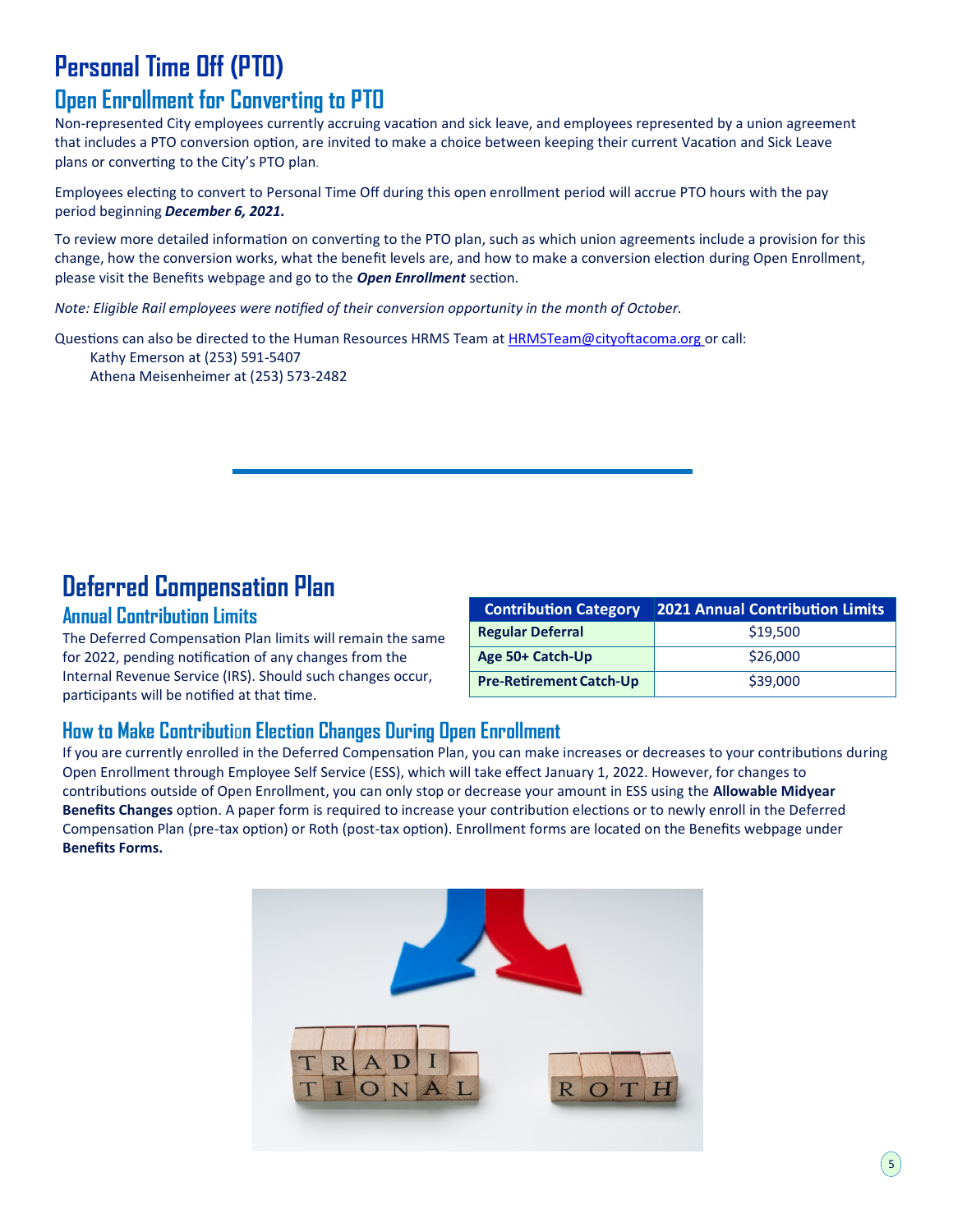### **State Long-Term Care Insurance Program Payroll Tax Starts January 1, 2022**

Washington State enacted the **Long-Term Services and Supports Trust Act (LTSS) also known as the WA Cares Fund.** This legislation provides for the nation's first public State-operated long-term care insurance program, which is funded by a payroll tax on employee wages.

#### **What is long-term care insurance?**

"Long-term care insurance helps with many medical, personal and social services for people with prolonged illnesses or disabilities. It can include home health care, adult day care, nursing home care and group living facility care." [https://www.insurance.wa.gov/long](https://www.insurance.wa.gov/long-term-care-insurance)-term-care-insurance

#### **What benefits are provided under the State's long-term care program?**

Beginning in January 2025, eligible individuals who have vested in the program and have a need for long-term services and support may begin applying for benefits. If eligible, and if the Department of Social and Health Services (DSHS) determines that an individual requires assistance with activities of daily living, the program provides benefits of up to a \$100 a day, up to a maximum lifetime benefit of \$36,500 (adjusted annually for inflation). These benefits may be used for a range of services, including professional care at home or at a licensed facility; training, pay and support for family members who provide care; memory care; home-delivered meals; rides to a health care provider; adaptive equipment and technology; home safety evaluation; and emergency alert devices.

#### **How much does it cost employees to pay the Long-term care tax?**

**Beginning January 1, 2022, the State will begin assessing a payroll tax on all employee wages**. Unlike other payroll taxes, there is no cap on the wages subject to this tax. In 2022, the rate is \$0.58 per \$100 of earnings. By way of example, an employee earning \$50,000 per year would contribute \$290 annually, while an employee earning \$150,000 would contribute \$870 annually. This rate may increase over time based on the State's determination.

#### **Can I opt out of the State long-term care program?**

Yes. Individuals who have a private Long-term care plan may potentially opt out of the tax and State long-term care program benefits if the individual is 18 years old or older on the date they applied for the exemption, and if the individual attests that they had qualified long-term care insurance in place **prior to November 1, 2021**.

To opt out of the State's long-term care program, individuals must apply for an exemption through the Employment Security Department (ESD) website<wacaresfund.wa.gov> between October 1, 2021 and December 31, 2022. Visit the "Exemptions" section of the website and complete an Exemption Application. Individuals will need to verify their identity and establish a SecureAccess Washington (SAW) account. Individuals may not need to provide a copy of their

long-term care insurance policy at this time but may be required to provide it in the future. If approved, an individual's exemption will be effective on the first day of the quarter immediately following approval.

After an individual's exemption application is processed, the department will send the individual either: (a) An approval letter stating the individual is exempt from the program; or (b) A denial letter stating the reason for the denial. An individual who is approved for an exemption must notify any current or future employer of their exempt status by providing a copy of their approval letter to their employer. Note: Any exemption approved by the State is permanent, and individuals may never opt back into the State program under the current legislation.

#### **How do I notify the City that I have opted out of the State's long-term care program?**

**City employees must submit the exemption approval letter received from ESD to the City's Benefits Office via email at [benefits@cityoftacoma.org.](mailto:benefits@cityoftacoma.org) If an employee fails to provide written notification of an approved, effective exemption to the Benefits Office, the City must collect and remit premiums to ESD.**

*Exemption effective dates.* ESD has determined that a premium exemption is effective beginning the quarter immediately following ESD approval. If your ESD exemption letter is effective by January 1, 2022, and is received by the Benefits Office **prior to** January 1, 2022, you will be permanently exempt from paying any WA Cares premiums (payroll tax).

If your ESD exemption letter is received by the Benefits Office **on or after** January 1, 2022, the WA Cares premiums will be deducted from your pay beginning January 1, 2022. You will not be entitled to a refund of any WA Cares premiums deducted before you have notified the Benefits Office and submitted an effective exemption letter from ESD.

#### **Who is eligible to receive benefits?**

In order to be eligible for benefits beginning in 2025, an employee must be age 18 or older, must reside in the State of Washington, must be vested in the LTC program, and must establish to the State that they require assistance with at least three activities of daily living. To become vested in the program, individuals must have:

- 1. Paid LTC premiums for either: (a) a total of 10 years (without interruption of five or more consecutive years); or (b) three years within the last six years; and
- 2. Worked a minimum of 500 hours per year during those ten or three years. Reference: RCW 50B.04.010(6); RCW 50B.04.050; RCW 50B.04.060.

#### **Questions?**

For details on the State Long-Term Care Program/Payroll Tax, please refer to City's **[Benefits webpage](https://www.cityoftacoma.org/government/city_departments/human_resources/employee_benefits/long-term_care)** as well as the State's website [wacaresfund.wa.gov.](wacaresfund.wa.gov) You can also reach out to the Benefits Office at **[benefits@cityoftacoma.org](mailto:benefits@cityoftacoma.org)** or at 253-573-2345.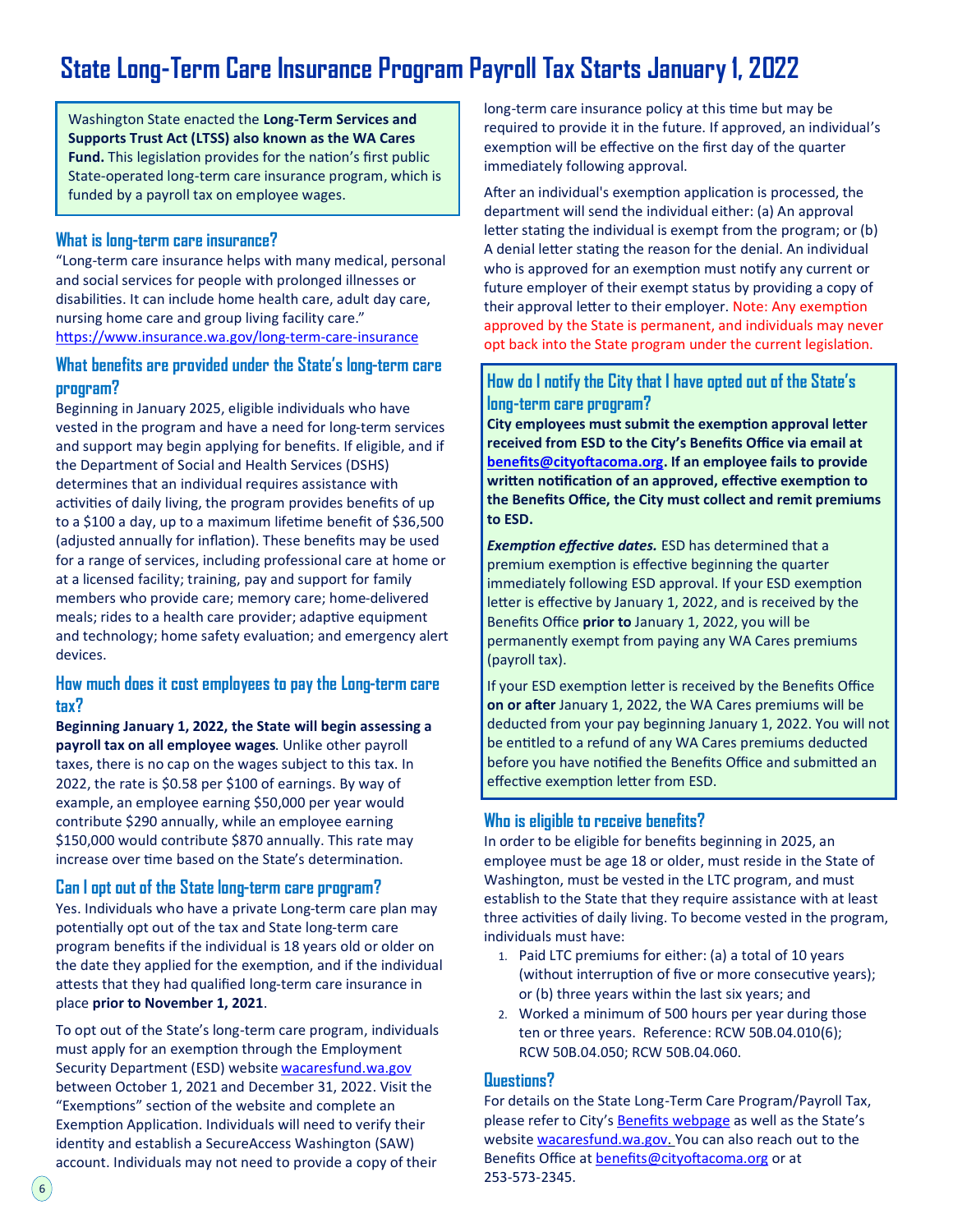### **Instructions for Completing Open Enrollment Online**

To review your current benefit elections and make any changes to your coverage choices for 2022, log in to Employee Self Service (ESS) through Webtop & RapidID, or by going to [cityoftacoma.org/ESS](http://www.cityoftacoma.org/ess) from **any computer connected to the City network**. However, if you have VPN access, you can also log in to ESS outside a City work location.

**Per City of Tacoma Information Technology Policy 4.1, "Employees shall not share their user ID or password with any other person".**

\*If you have difficulty logging in to ESS, contact the IT Service Desk at (253) 591-2057 during their regular business hours of 7:30 a.m. to 5:30 p.m.